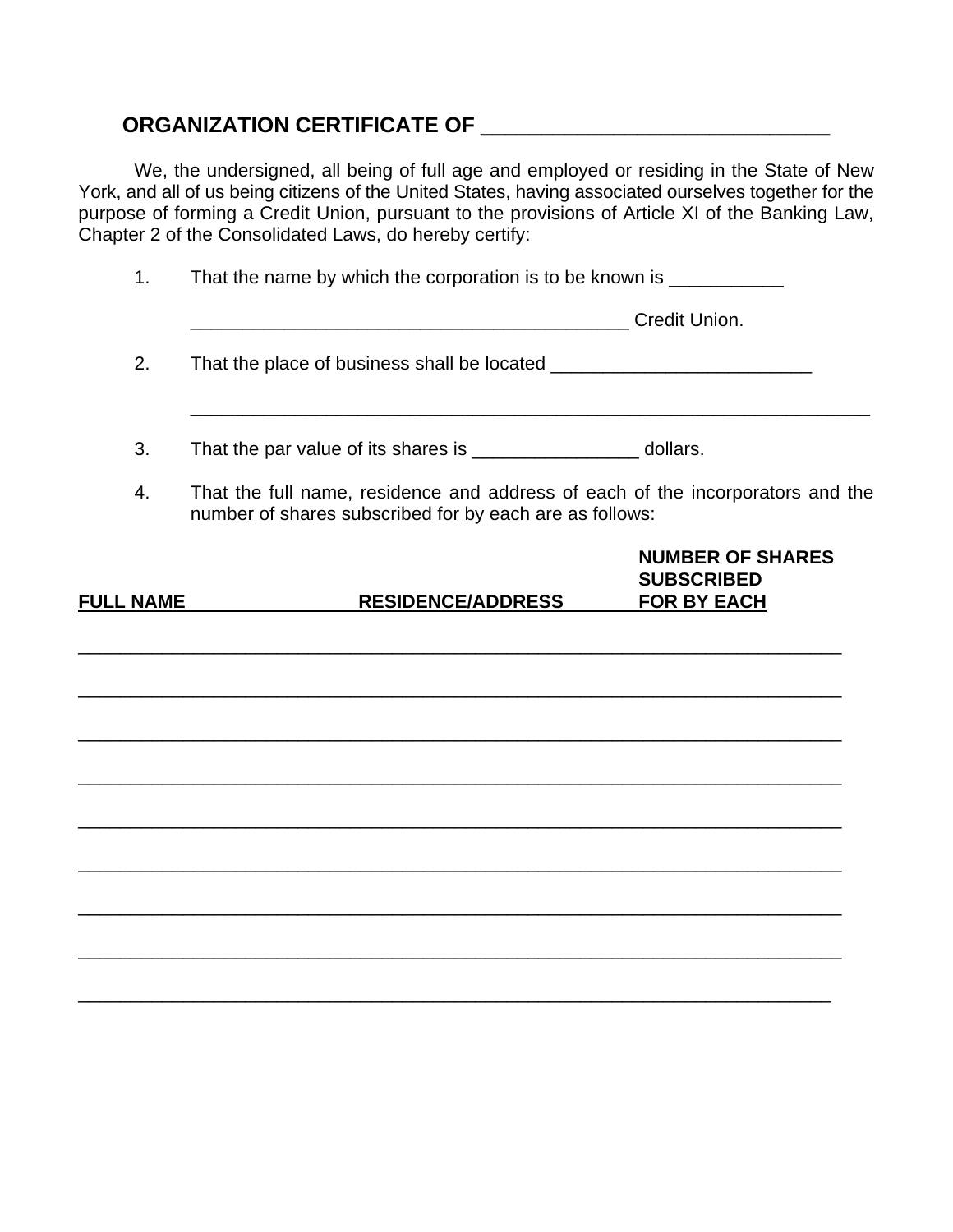- That the term of its existence shall be perpetual. 5.
- That the number of directors shall not be less than 5 nor more than 15 as set forth 6. in the by-laws.
- The names and addresses of the incorporators who shall be its directors until the first  $\overline{7}$ . annual meeting of its shareholders are as follows:

**NAME ADDRESS**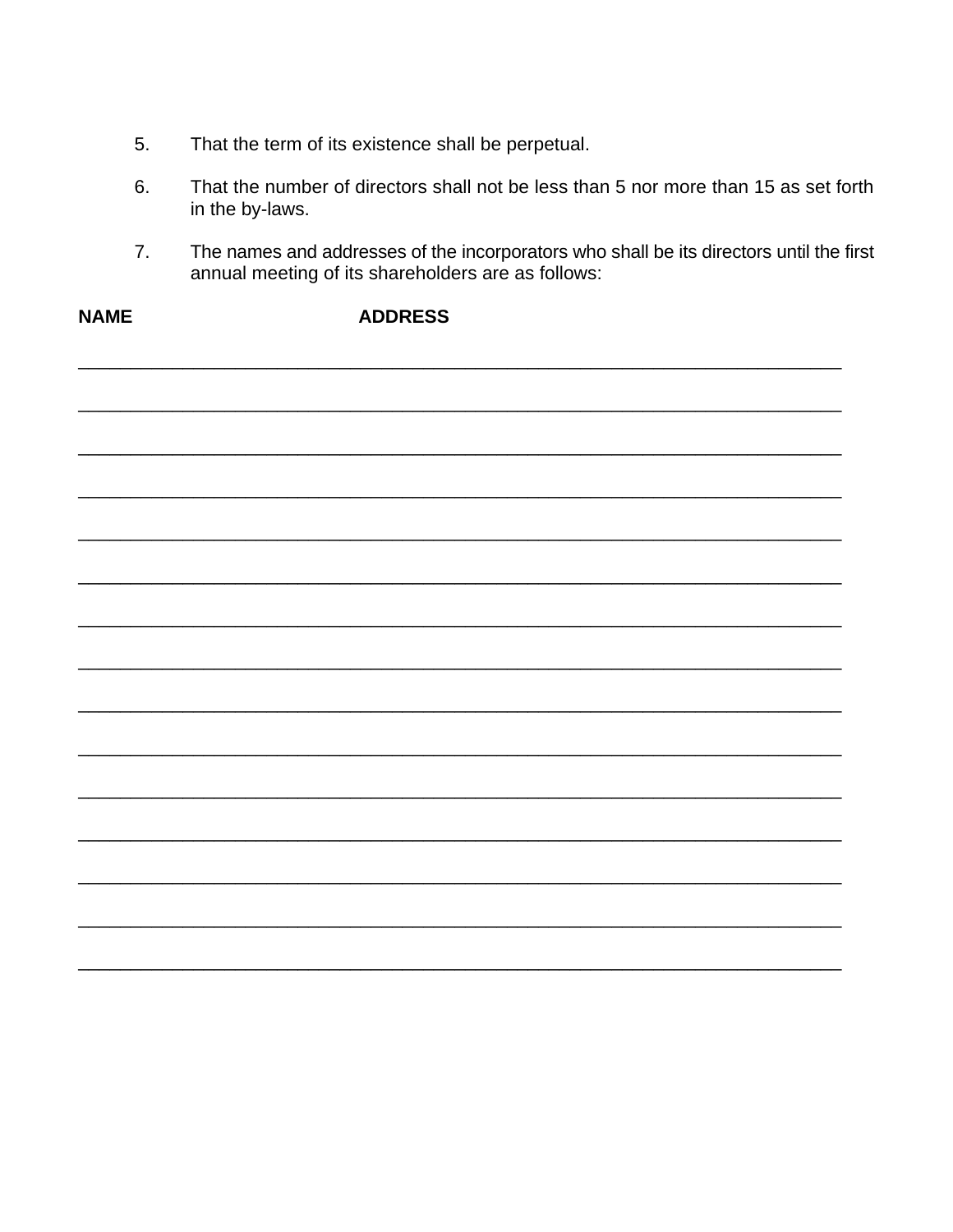**IN WITNESS WHEREOF,** we have made, signed, and acknowledged this certificate in duplicate, this \_\_\_\_\_\_\_\_\_\_\_\_\_\_ day of \_\_\_\_\_\_\_\_\_\_\_\_\_\_\_\_\_\_\_\_\_\_\_\_\_\_\_\_\_\_\_\_\_, 20\_\_\_\_\_. (Type or Print Name Below Each Signature) \_\_\_\_\_\_\_\_\_\_\_\_\_\_\_\_\_\_\_\_\_\_\_\_\_\_\_\_\_\_\_\_\_\_\_ \_\_\_\_\_\_\_\_\_\_\_\_\_\_\_\_\_\_\_\_\_\_\_\_\_\_\_\_\_\_\_\_\_\_\_ Incorporator **Incorporator** \_\_\_\_\_\_\_\_\_\_\_\_\_\_\_\_\_\_\_\_\_\_\_\_\_\_\_\_\_\_\_\_\_\_\_ \_\_\_\_\_\_\_\_\_\_\_\_\_\_\_\_\_\_\_\_\_\_\_\_\_\_\_\_\_\_\_\_\_\_\_ Incorporator **Incorporator** \_\_\_\_\_\_\_\_\_\_\_\_\_\_\_\_\_\_\_\_\_\_\_\_\_\_\_\_\_\_\_\_\_\_\_ \_\_\_\_\_\_\_\_\_\_\_\_\_\_\_\_\_\_\_\_\_\_\_\_\_\_\_\_\_\_\_\_\_\_\_ Incorporator **Incorporator** \_\_\_\_\_\_\_\_\_\_\_\_\_\_\_\_\_\_\_\_\_\_\_\_\_\_\_\_\_\_\_\_\_\_\_ \_\_\_\_\_\_\_\_\_\_\_\_\_\_\_\_\_\_\_\_\_\_\_\_\_\_\_\_\_\_\_\_\_\_\_ Incorporator **Incorporator** \_\_\_\_\_\_\_\_\_\_\_\_\_\_\_\_\_\_\_\_\_\_\_\_\_\_\_\_\_\_\_\_\_\_\_ \_\_\_\_\_\_\_\_\_\_\_\_\_\_\_\_\_\_\_\_\_\_\_\_\_\_\_\_\_\_\_\_\_\_\_ Incorporator **Incorporator** \_\_\_\_\_\_\_\_\_\_\_\_\_\_\_\_\_\_\_\_\_\_\_\_\_\_\_\_\_\_\_\_\_\_\_ \_\_\_\_\_\_\_\_\_\_\_\_\_\_\_\_\_\_\_\_\_\_\_\_\_\_\_\_\_\_\_\_\_\_\_ Incorporator **Incorporator** \_\_\_\_\_\_\_\_\_\_\_\_\_\_\_\_\_\_\_\_\_\_\_\_\_\_\_\_\_\_\_\_\_\_\_ \_\_\_\_\_\_\_\_\_\_\_\_\_\_\_\_\_\_\_\_\_\_\_\_\_\_\_\_\_\_\_\_\_\_\_ Incorporator **Incorporator** \_\_\_\_\_\_\_\_\_\_\_\_\_\_\_\_\_\_\_\_\_\_\_\_\_\_\_\_\_\_\_\_\_\_\_ \_\_\_\_\_\_\_\_\_\_\_\_\_\_\_\_\_\_\_\_\_\_\_\_\_\_\_\_\_\_\_\_\_\_\_ Incorporator **Incorporator** \_\_\_\_\_\_\_\_\_\_\_\_\_\_\_\_\_\_\_\_\_\_\_\_\_\_\_\_\_\_\_\_\_\_\_ \_\_\_\_\_\_\_\_\_\_\_\_\_\_\_\_\_\_\_\_\_\_\_\_\_\_\_\_\_\_\_\_\_\_\_ Incorporator **Incorporator**